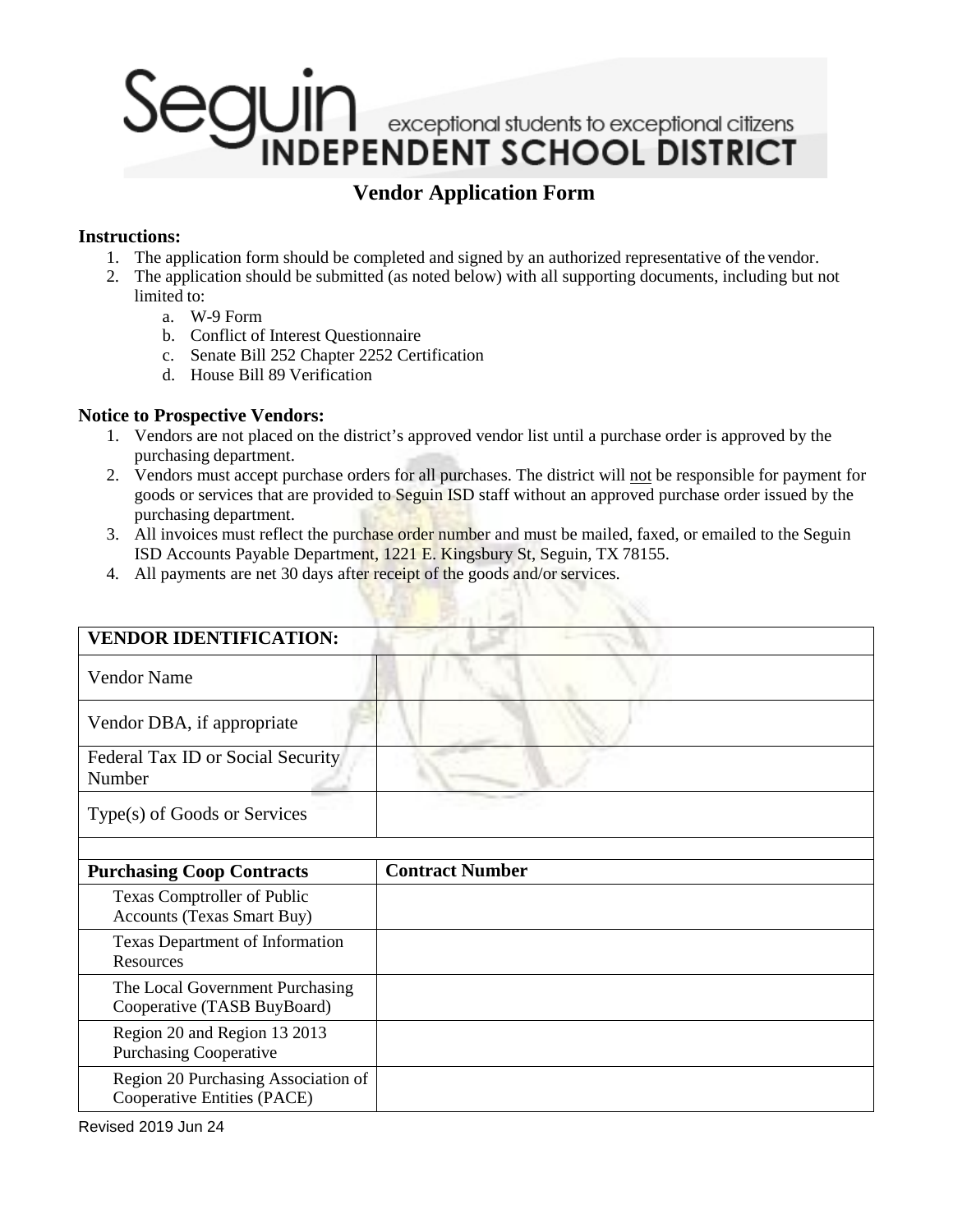| Region 20 Texas 20 Purchasing<br>Cooperative                                               |  |
|--------------------------------------------------------------------------------------------|--|
| Region 2 Purchasing Program<br>(Goodbuy)                                                   |  |
| <b>Choice Partners</b>                                                                     |  |
| <b>Central Texas Purchasing Alliance</b><br>(CTPA)                                         |  |
| Omnia Partners   Pbulic Sector (U.S.<br><b>Communities and National</b><br><b>IPA/TCPN</b> |  |
| The Interlocal Purchasing System<br>(TIPS)                                                 |  |
| Sourcewell                                                                                 |  |
|                                                                                            |  |

### **VENDOR CONTACT INFORMATION:**

| <b>Vendor Mailing Address:</b>        |  |
|---------------------------------------|--|
| Vendor Remit Address:                 |  |
| (If different from mailing)           |  |
| <b>Vendor Phone Number:</b>           |  |
| Vendor Fax Number:                    |  |
| Vendor Website URL:                   |  |
| <b>Vendor Email Address:</b>          |  |
| (For distribution of Purchase Orders) |  |

I hereby certify that the above information is true and correct. I further certify that I am an authorized representative of this vendor.

Vendor Authorized Representative (Print Name) Title

Vendor Authorized Representative (Signature) Date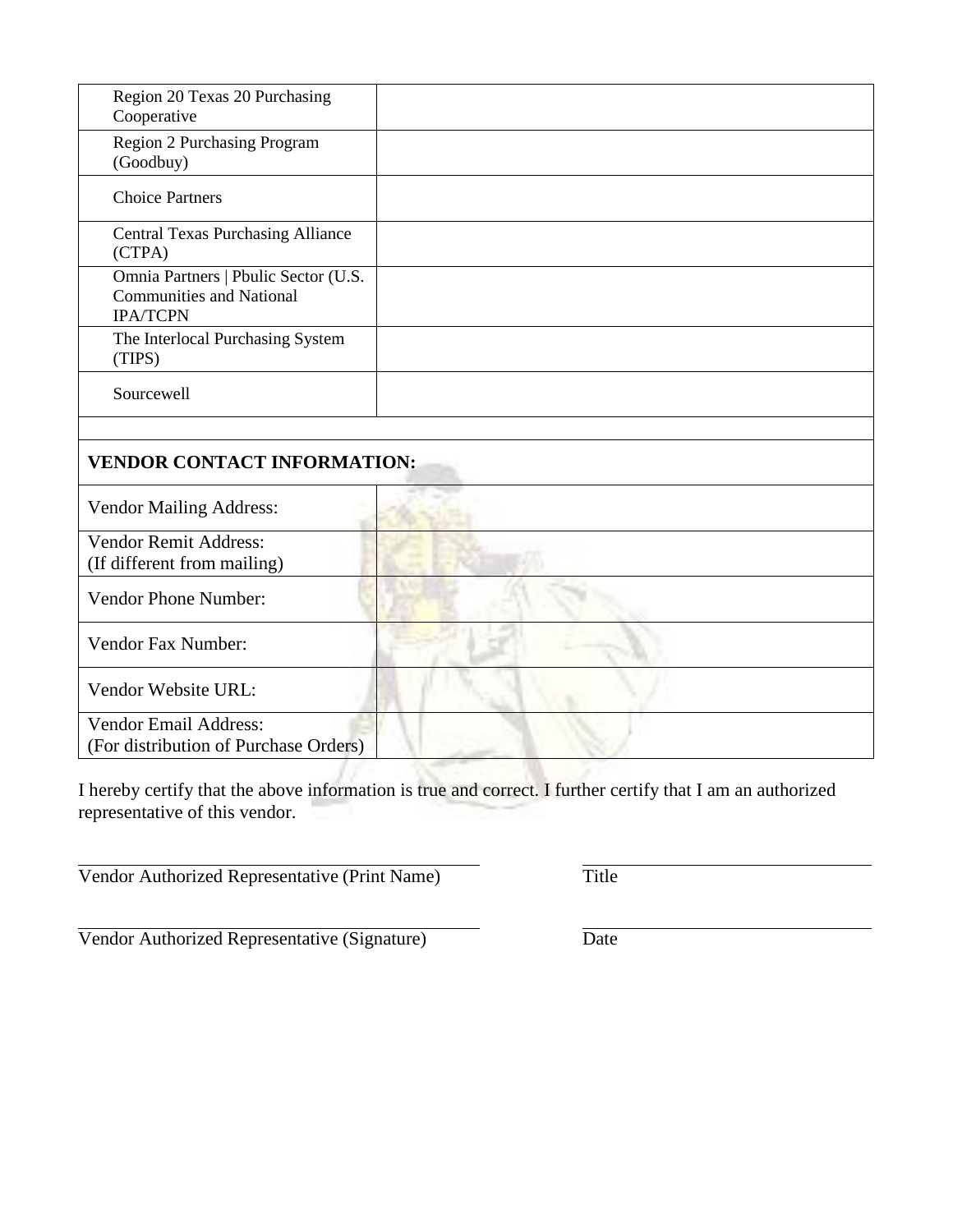▶ **Go to** *[www.irs.gov/FormW9](http://www.irs.gov/FormW9)* **for instructions and the latest information.**

|                                       | 2 Business name/disregarded entity name, if different from above                                                                                                                                                                                                                                                                                                                                                                                                                                                                                                                                                                                                                                                                                                                           |                                                                                                                                       |  |
|---------------------------------------|--------------------------------------------------------------------------------------------------------------------------------------------------------------------------------------------------------------------------------------------------------------------------------------------------------------------------------------------------------------------------------------------------------------------------------------------------------------------------------------------------------------------------------------------------------------------------------------------------------------------------------------------------------------------------------------------------------------------------------------------------------------------------------------------|---------------------------------------------------------------------------------------------------------------------------------------|--|
| ო<br>on page                          | 3 Check appropriate box for federal tax classification of the person whose name is entered on line 1. Check only one of the<br>following seven boxes.<br>C Corporation<br>$\Box$ S Corporation<br>Partnership<br>Trust/estate<br>Individual/sole proprietor or<br>single-member LLC                                                                                                                                                                                                                                                                                                                                                                                                                                                                                                        | 4 Exemptions (codes apply only to<br>certain entities, not individuals; see<br>instructions on page 3):<br>Exempt payee code (if any) |  |
| type.<br>$\overline{\sigma}$<br>Print | Specific Instructions<br>Limited liability company. Enter the tax classification (C=C corporation, S=S corporation, P=Partnership) $\blacktriangleright$ _____<br>Note: Check the appropriate box in the line above for the tax classification of the single-member owner. Do not check<br>Exemption from FATCA reporting<br>LLC if the LLC is classified as a single-member LLC that is disregarded from the owner unless the owner of the LLC is<br>code (if any)<br>another LLC that is not disregarded from the owner for U.S. federal tax purposes. Otherwise, a single-member LLC that<br>is disregarded from the owner should check the appropriate box for the tax classification of its owner.<br>(Applies to accounts maintained outside the U.S.)<br>Other (see instructions) ► |                                                                                                                                       |  |
| See                                   | 5 Address (number, street, and apt. or suite no.) See instructions.                                                                                                                                                                                                                                                                                                                                                                                                                                                                                                                                                                                                                                                                                                                        | Requester's name and address (optional)                                                                                               |  |
|                                       | 6 City, state, and ZIP code                                                                                                                                                                                                                                                                                                                                                                                                                                                                                                                                                                                                                                                                                                                                                                |                                                                                                                                       |  |
|                                       | 7 List account number(s) here (optional)                                                                                                                                                                                                                                                                                                                                                                                                                                                                                                                                                                                                                                                                                                                                                   |                                                                                                                                       |  |
| Part I                                | <b>Taxpayer Identification Number (TIN)</b>                                                                                                                                                                                                                                                                                                                                                                                                                                                                                                                                                                                                                                                                                                                                                |                                                                                                                                       |  |

| Enter your TIN in the appropriate box. The TIN provided must match the name given on line 1 to avoid                                                                                                                                                                                                                              | Social security number                |
|-----------------------------------------------------------------------------------------------------------------------------------------------------------------------------------------------------------------------------------------------------------------------------------------------------------------------------------|---------------------------------------|
| backup withholding. For individuals, this is generally your social security number (SSN). However, for a<br>resident alien, sole proprietor, or disregarded entity, see the instructions for Part I, later. For other<br>entities, it is your employer identification number (EIN). If you do not have a number, see How to get a |                                       |
| TIN, later.                                                                                                                                                                                                                                                                                                                       | or                                    |
| Note: If the account is in more than one name, see the instructions for line 1. Also see What Name and                                                                                                                                                                                                                            | <b>Employer identification number</b> |
| Number To Give the Requester for guidelines on whose number to enter.                                                                                                                                                                                                                                                             |                                       |
|                                                                                                                                                                                                                                                                                                                                   |                                       |

**Part II Certification**

Under penalties of perjury, I certify that:

- 1. The number shown on this form is my correct taxpayer identification number (or I am waiting for a number to be issued to me); and
- 2. I am not subject to backup withholding because: (a) I am exempt from backup withholding, or (b) I have not been notified by the Internal Revenue Service (IRS) that I am subject to backup withholding as a result of a failure to report all interest or dividends, or (c) the IRS has notified me that I am no longer subject to backup withholding; and
- 3. I am a U.S. citizen or other U.S. person (defined below); and
- 4. The FATCA code(s) entered on this form (if any) indicating that I am exempt from FATCA reporting is correct.

Certification instructions. You must cross out item 2 above if you have been notified by the IRS that you are currently subject to backup withholding because you have failed to report all interest and dividends on your tax return. For real estate transactions, item 2 does not apply. For mortgage interest paid, acquisition or abandonment of secured property, cancellation of debt, contributions to an individual retirement arrangement (IRA), and generally, payments other than interest and dividends, you are not required to sign the certification, but you must provide your correct TIN. See the instructions for Part II, later.

| Sign   Signature of<br>Here   U.S. person |        |
|-------------------------------------------|--------|
|                                           | Date > |

#### **General Instructions**

Section references are to the Internal Revenue Code unless otherwise noted.

**Future developments**. For the latest information about developments related to Form W-9 and its instructions, such as legislation enacted after they were published, go to *[www.irs.gov/FormW9.](http://www.irs.gov/FormW9)*

#### **Purpose of Form**

An individual or entity (Form W-9 requester) who is required to file an information return with the IRS must obtain your correct taxpayer identification number (TIN) which may be your social security number (SSN), individual taxpayer identification number (ITIN), adoption taxpayer identification number (ATIN), or employer identification number (EIN), to report on an information return the amount paid to you, or other amount reportable on an information return. Examples of information returns include, but are not limited to, the following.

• Form 1099-DIV (dividends, including those from stocks or mutual funds)

• Form 1099-MISC (various types of income, prizes, awards, or gross proceeds)

• Form 1099-B (stock or mutual fund sales and certain other transactions by brokers)

- Form 1099-S (proceeds from real estate transactions)
- Form 1099-K (merchant card and third party network transactions)
- Form 1098 (home mortgage interest), 1098-E (student loaninterest), 1098-T (tuition)
- Form 1099-C (canceled debt)

*later.*

• Form 1099-A (acquisition or abandonment of secured property) Use Form W-9 only if you are a U.S. person (including a resident

alien), to provide your correct TIN. *If you do not return Form W-9 to the requester with a TIN, you might be subject to backup withholding. See* What is backup withholding,

<sup>•</sup> Form 1099-INT (interest earned or paid)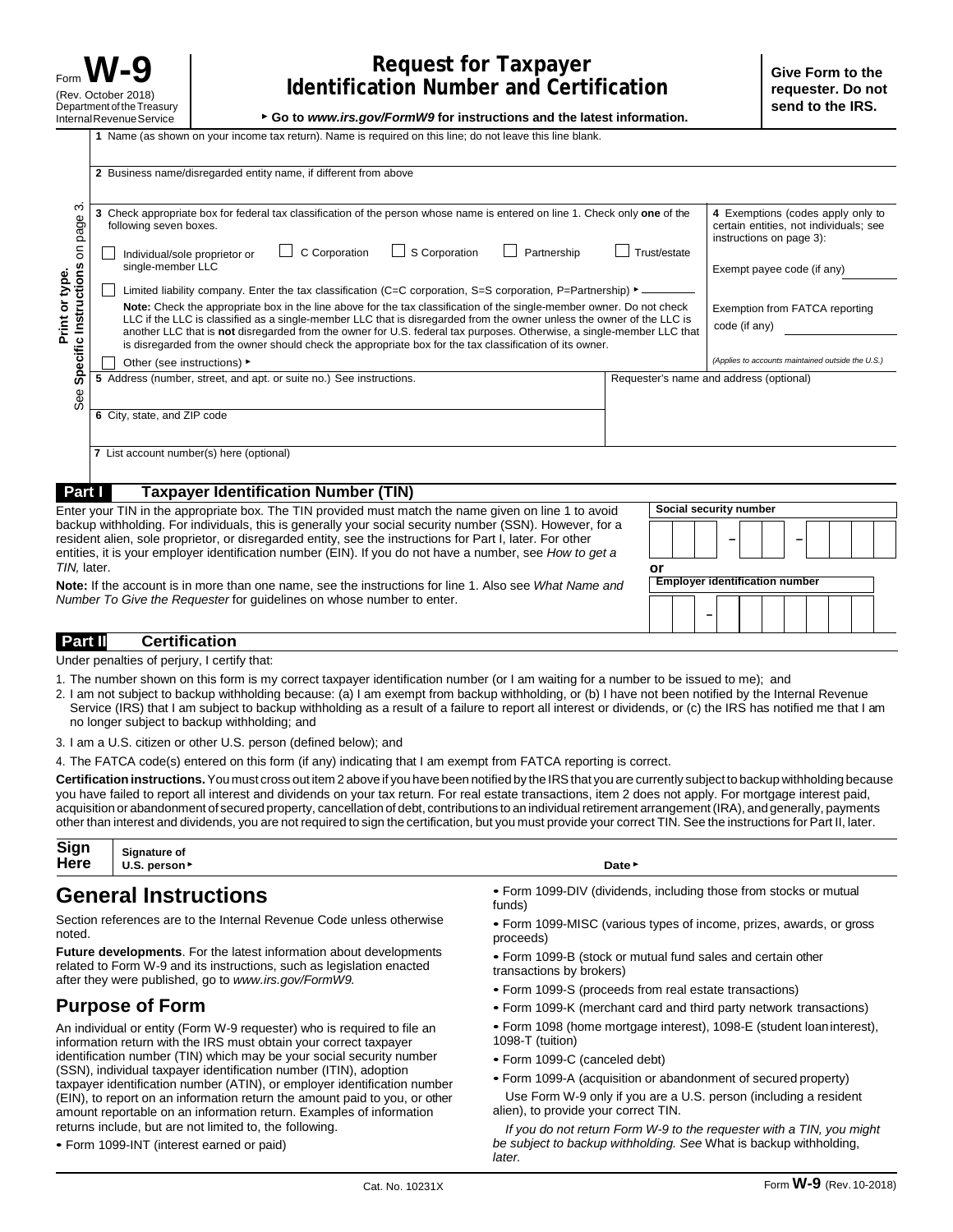| <b>CONFLICT OF INTEREST QUESTIONNAIRE</b><br>For vendor or other person doing business with local governmental entity                                                                                                                                                                  | <b>FORM CIQ</b>        |  |
|----------------------------------------------------------------------------------------------------------------------------------------------------------------------------------------------------------------------------------------------------------------------------------------|------------------------|--|
| This questionnaire reflects changes made to the law by H.B. 1491, 80th Leg., Regular Session.                                                                                                                                                                                          | <b>OFFICE USE ONLY</b> |  |
| This questionnaire is being filed in accordance with Chapter 176, Local Government Code<br>by a person who has a business relationship as defined by Section 176.001(1-a) with a local<br>governmental entity and the person meets requirements under Section 176.006(a).              | Date Received          |  |
| By law this questionnaire must be filed with the records administrator of the local governmental<br>entity not later than the 7th business day after the date the person becomes aware of facts<br>that require the statement to be filed. See Section 176.006, Local Government Code. |                        |  |
| A person commits an offense if the person knowingly violates Section 176.006, Local<br>Government Code. An offense under this section is a Class C misdemeanor.                                                                                                                        |                        |  |
| Name of person who has a business relationship with local governmental entity.                                                                                                                                                                                                         |                        |  |
| 2<br>Check this box if you are filing an update to a previously filed questionnaire.                                                                                                                                                                                                   |                        |  |
| (The law requires that you file an updated completed questionnaire with the appropriate filing authority not<br>later than the 7th business day after the date the originally filed questionnaire becomes incomplete or inaccurate.)                                                   |                        |  |
| 3<br>Name of local government officer with whom filer has employment or business relationship.                                                                                                                                                                                         |                        |  |
| Name of Officer                                                                                                                                                                                                                                                                        |                        |  |
| This section (item 3 including subparts A, B, C & D) must be completed for each officer with whom the filer has an<br>employment or other business relationship as defined by Section 176.001(1-a), Local Government Code. Attach additional<br>pages to this Form CIQ as necessary.   |                        |  |
| A. Is the local government officer named in this section receiving or likely to receive taxable income, other than investment<br>income, from the filer of the questionnaire?                                                                                                          |                        |  |
| ┍<br>No<br>Yes                                                                                                                                                                                                                                                                         |                        |  |
| B. Is the filer of the questionnaire receiving or likely to receive taxable income, other than investment income, from or at the<br>direction of the local government officer named in this section AND the taxable income is not received from the local<br>governmental entity?      |                        |  |
| No<br>Yes                                                                                                                                                                                                                                                                              |                        |  |
| C. Is the filer of this questionnaire employed by a corporation or other business entity with respect to which the local<br>government officer serves as an officer or director, or holds an ownership of 10 percent or more?                                                          |                        |  |
| No<br>Yes                                                                                                                                                                                                                                                                              |                        |  |
| D. Describe each employment or business relationship with the local government officer named in this section.                                                                                                                                                                          |                        |  |
| 4                                                                                                                                                                                                                                                                                      |                        |  |
|                                                                                                                                                                                                                                                                                        |                        |  |
| Signature of person doing business with the governmental entity                                                                                                                                                                                                                        | Date                   |  |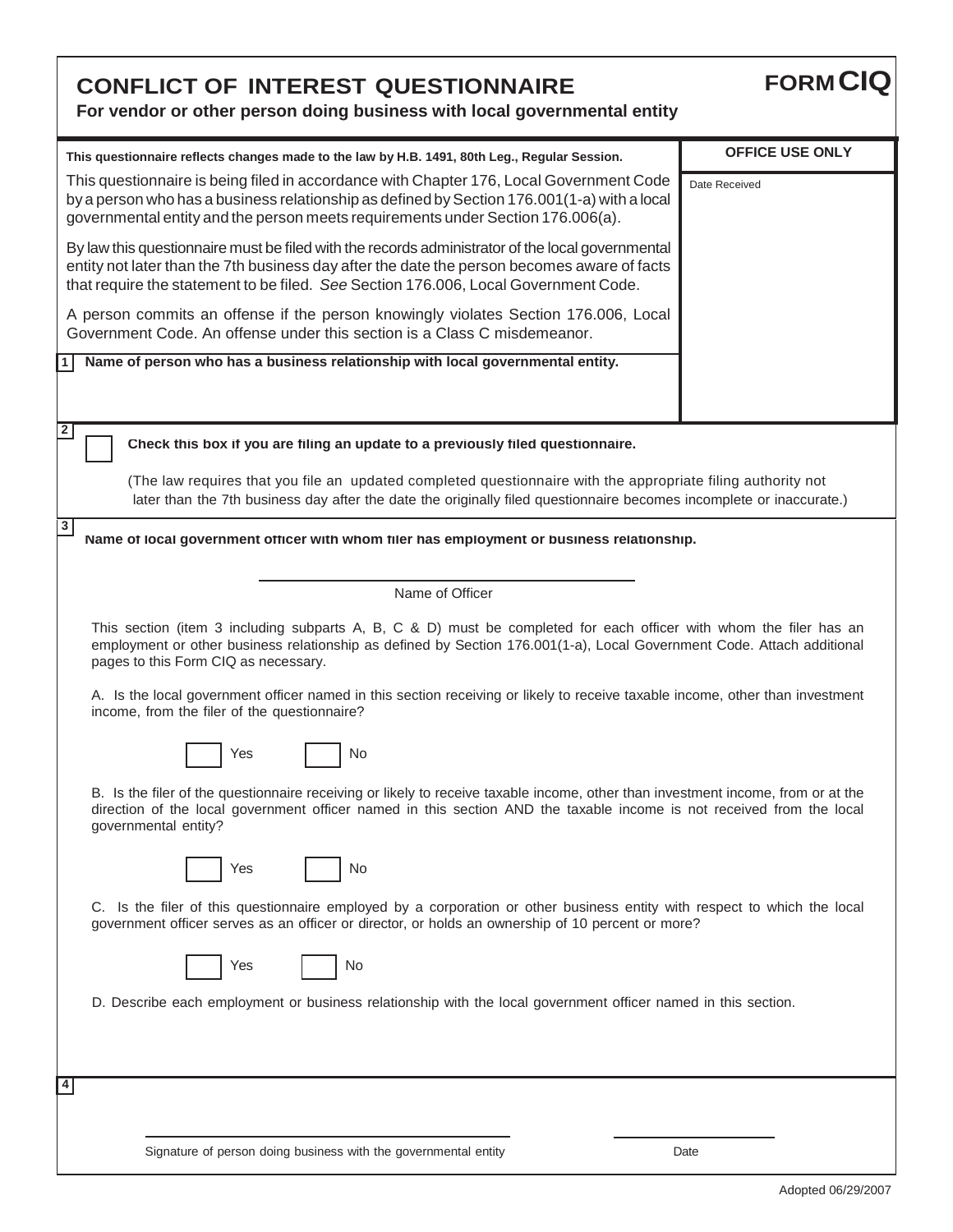# **JUIN Independent School District**

1221 E Kingsbury St Seguin, TX 78155 Phone 830.401.8634 Fax 830.379.3689

# **SB 252**

## **CHAPTER 2252 CERTIFICATION**

I, , the undersigned representative of (Company or business name) being an adult over the age of eighteen (18) years of age, pursuant to Texas Government Code, Chapter 2252, Section 2252.152 and Section 2252.153, certify that the company named above is not listed on the website of the Comptroller of the State of Texas concerning the listing of companies that are identified under Section 806.051, Section 807.051 or Section 2253.153. I further certify that should the above-named company enter into a contract that is on said listing of companies on the website of the Comptroller of the State of Texas which do business with Iran, Sudan or any Foreign Terrorist Organization, I will immediately notify the Seguin Independent School District's Purchasing Department.

Name of Company Representative (Print)

Signature of Company Representative

**Date**